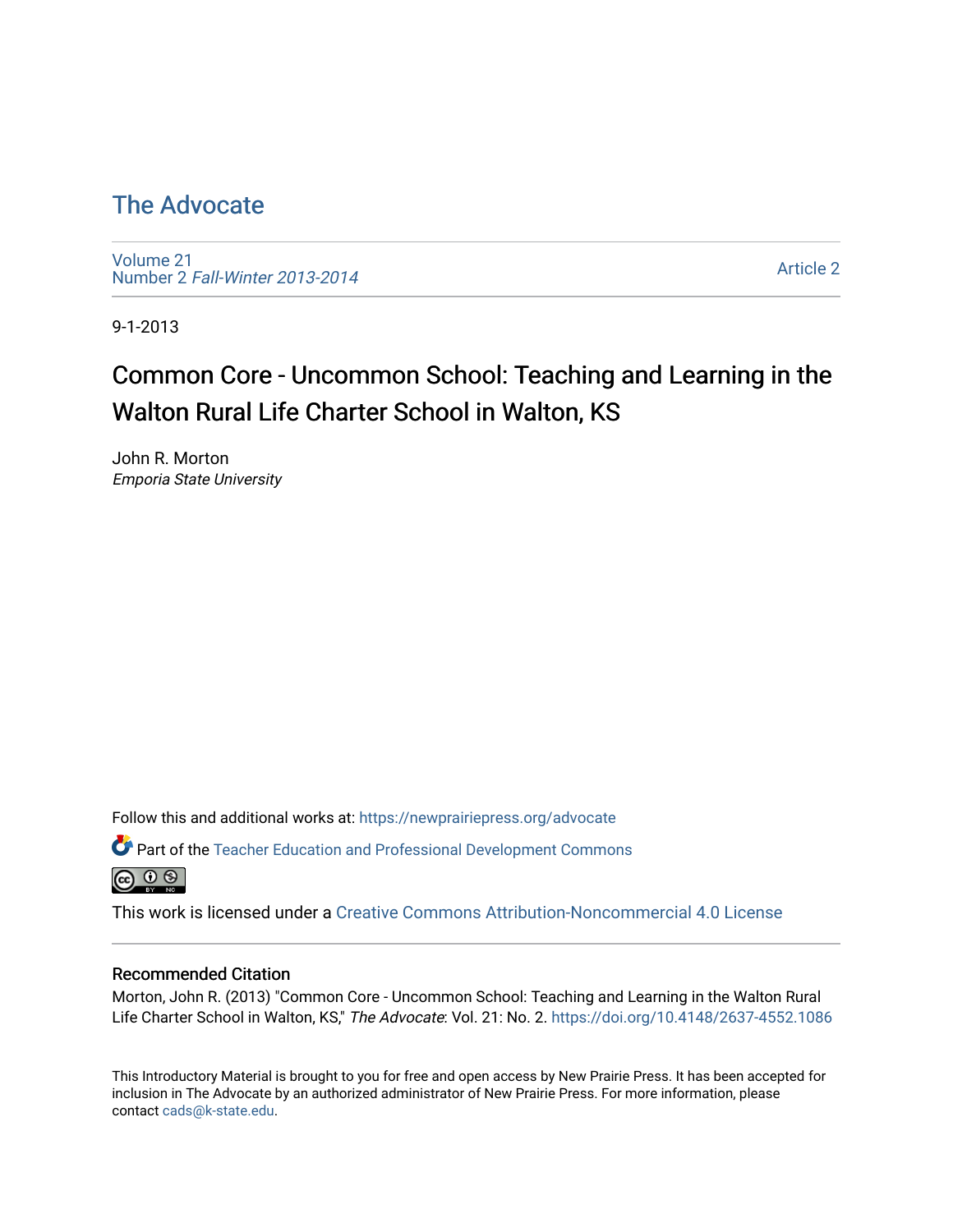# Common Core - Uncommon School: Teaching and Learning in the Walton Rural Life Charter School in Walton, KS

## Abstract

Editorial

Introduction: John Dewey's quintessential quote perhaps sets the stage for the premise of this article better than any other source. His "learn by doing" approach to education has been in and out of vogue since the 1930s.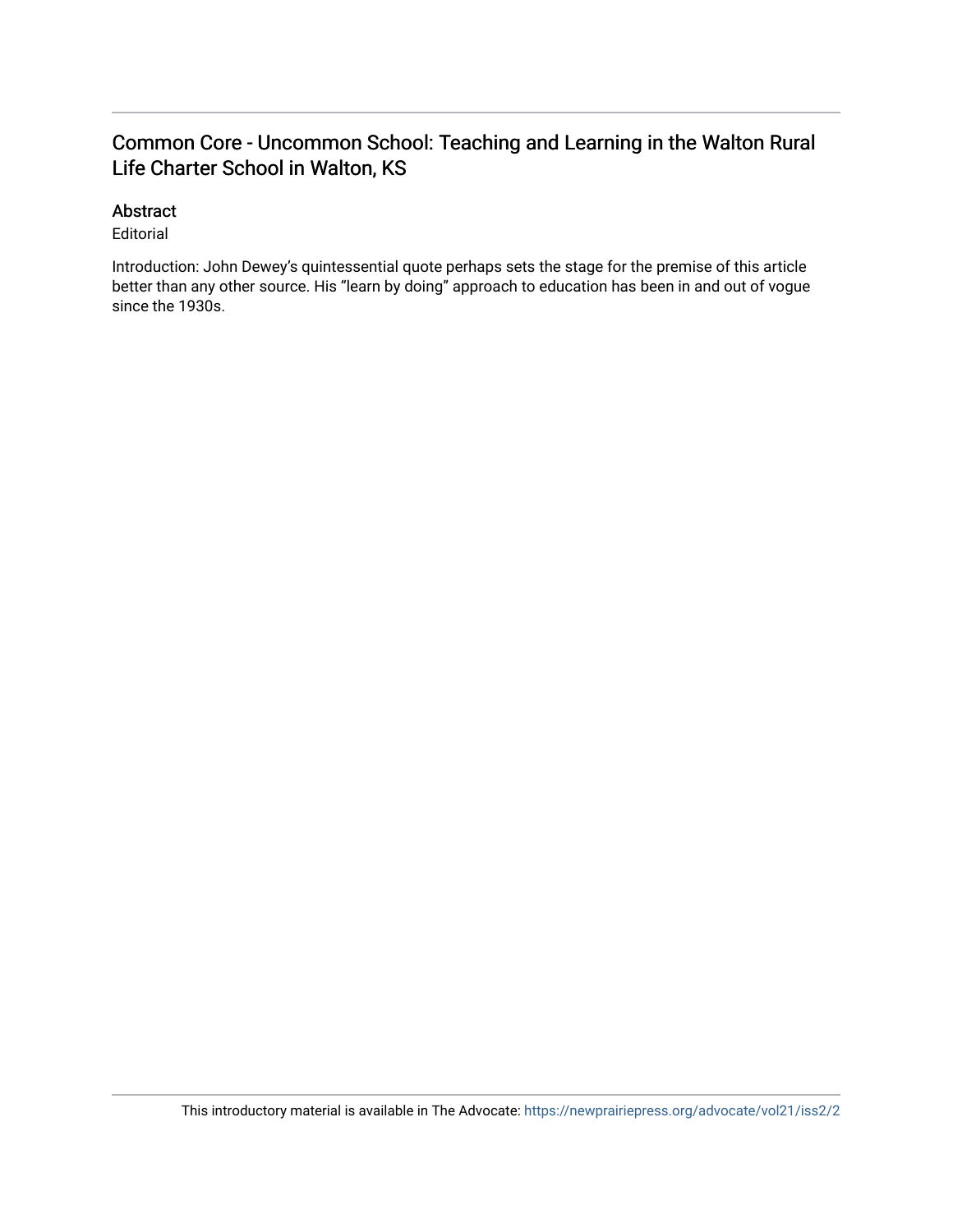## **Common Core – Uncommon School: Teaching and Learning in the Walton Rural Life Charter School in Walton, KS**

## **John R. Morton Emporia State University**

#### *Editorial*

"Give the pupils something to do, not something to learn; and the doing is of such a nature as to demand thinking; learning naturally results." John Dewey

John Dewey's quintessential quote perhaps sets the stage for the premise of this article better than any other source. His "learn by doing" approach to education has been in and out of vogue since the 1930s. Yet now, with the advent of a more common sense, common core standards approach to teaching and learning, the pendulum may be swinging back, as evidenced by what has occurred since a small, rural, low-enrollment elementary school in Kansas shifted both its philosophy and focus as part of its move to a nationally recognized charter school.

Walton's roots can be traced back to its origin as a K-12 rural school which began its work in 1934 and served as a hub of activity for the small, rural Kansas town of the same name. Over time, the town became smaller, the school struggled to retain enrollment, and it eventually became part of the Newton Unified School District USD 373 as an elementary school. However, enrollment issues persisted, leading to increasing concerns regarding its future. Ironically, during this same time, school districts were being urged to write for charter school funding to promote innovative and out-of-the-box schools throughout the state.

As a superintendent, the prospect of transforming Walton into a charter school, with dollars available to support change, was an appealing one to me. As I considered various themes for the school, an obvious one came to mind; Walton was in the middle of a rural, predominantly agricultural area of Harvey County, Kansas. It seemed logical to create a "rural life center" around that theme. So, in 2007, with the assistance of the district's very capable grant writer at the time, Barbara Burns, and with the unanimous approval of the USD 373 Board of Education, a charter application was submitted to the Kansas State Department of Education. The application also had the unqualified support of the school's principal, Natise Vogt, and all of the staff working in the school.

We had begun to plan anticipating a three year implementation timeline. Imagine our surprise when, because of changes in the charter implementation policies at the federal and state levels, we had to telescope the first two years into one, combining staff training with implementation and building an addition to the school at the same time. It was, needless to say, a whirlwind of activity! And, yet, it was an energizing adventure for all of us in the school district.

Walton not only survived the accelerated timetable, it began to thrive. Teachers focused on the agricultural theme, and instituted project-based learning as a primary method of teaching and learning in the building. We were able to utilize the newly constructed greenhouse, powered by a wind turbine secured by a grant, as a teaching and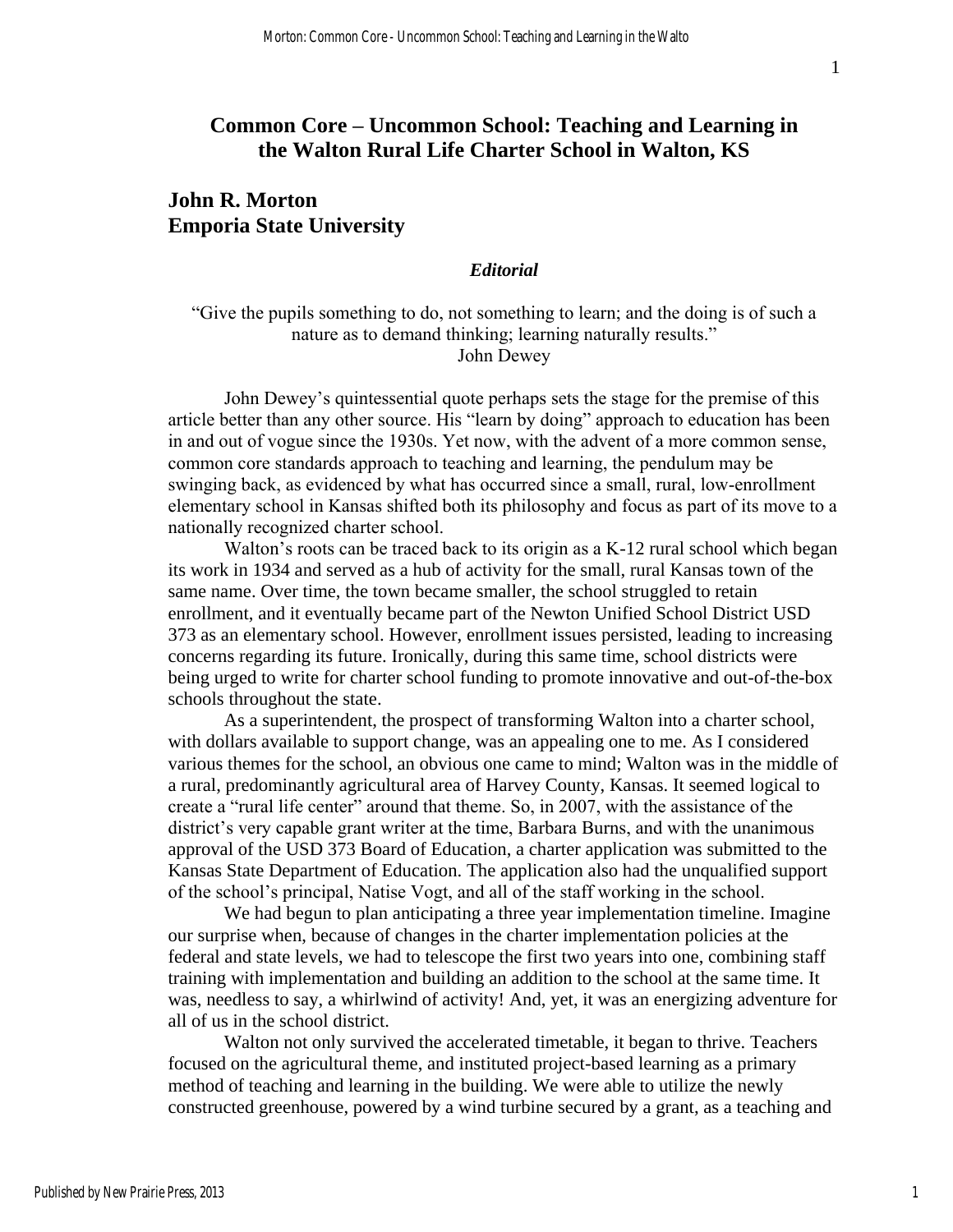learning laboratory. I will never forget visiting a classroom in the building where students and teachers had just discovered aphids in the greenhouse. The teachers, Kathy Murphy and Derrick Richling, used a document camera to show the insects to the students, they researched methods of dealing with them by utilizing the Internet, and formulated a plan to save the plants in the greenhouse. If anything epitomized "learning by doing," this example certainly did.

In addition, farm families adopted each classroom, allowing students to follow the agricultural cycle through visits to individual farms throughout the year. They began to produce items that could be sold via a local farmers' market. They made their own salsa. They attended agriculture camp in the summer to extend their learning. And, more importantly, we saw gains in learning from students that were unprecedented, especially from students with special learning needs.

With additional funding, we were able to construct a teaching barn so that farm animals could both be housed on site and brought in for student learning activities. An informal school mascot, Petey, the goat, led the students and staff in their daily walking activity around the school property.

Chickens, and the eggs they produced, were also added to the overall learning environment. An initial experience with chickens also afforded students and staff an additional learning opportunity. Once the coop was built and the fencing was put in place, the chickens were installed in their new home prior to the weekend. When the students returned to school on Monday, not a chicken was to be found. Enterprising foxes had dug under the fencing and had decimated the flock. Not to be deterred, teachers, staff and parents used the event as a teaching moment to stress the need for a barrier to be constructed beneath the fence which would keep animals from availing themselves of the opportunity to select chickens for their next meal. Teachers now use the eggs collected by students as part of a science learning activity and the sale of eggs as an exercise in math application while also serving as a mini-fund raiser for the school.

As with any school, Walton remains a work in progress. The principal, through the school's charter status, has allowed her very creative teachers to exercise creativity and flexibility in their approach to teaching and learning, still keeping the end in mind – the standards students are expected to master at each grade level. Kansas State Department of Education data for the 2011-2012 school year provides the following statistics for the school: 92.6% of the students perform at or above the standard in reading; 100% of the students perform at or above the standard in science, and 100% of the students perform at or above the standard in mathematics. (KSDE Online Report Card at [www.ksde.org](http://www.ksde.org/)). In addition, the school has received multiple recognitions for both its overall program and academic achievement, including receiving the Governor's Award and being named a finalist in the Intel Corporation Schools of Distinction in 2011. (Intel)

All of these successes have been occurring at Walton over the past five years first in the context of a national effort orchestrated by the federal government through No Child Left Behind and now in the transitioning to the common core standards initiative which has been adopted by the majority of the states, including Kansas. Walton, however, has been ahead of the curve as usual. The school could serve as a prime example of what the common core is working to instill in all schools in the country.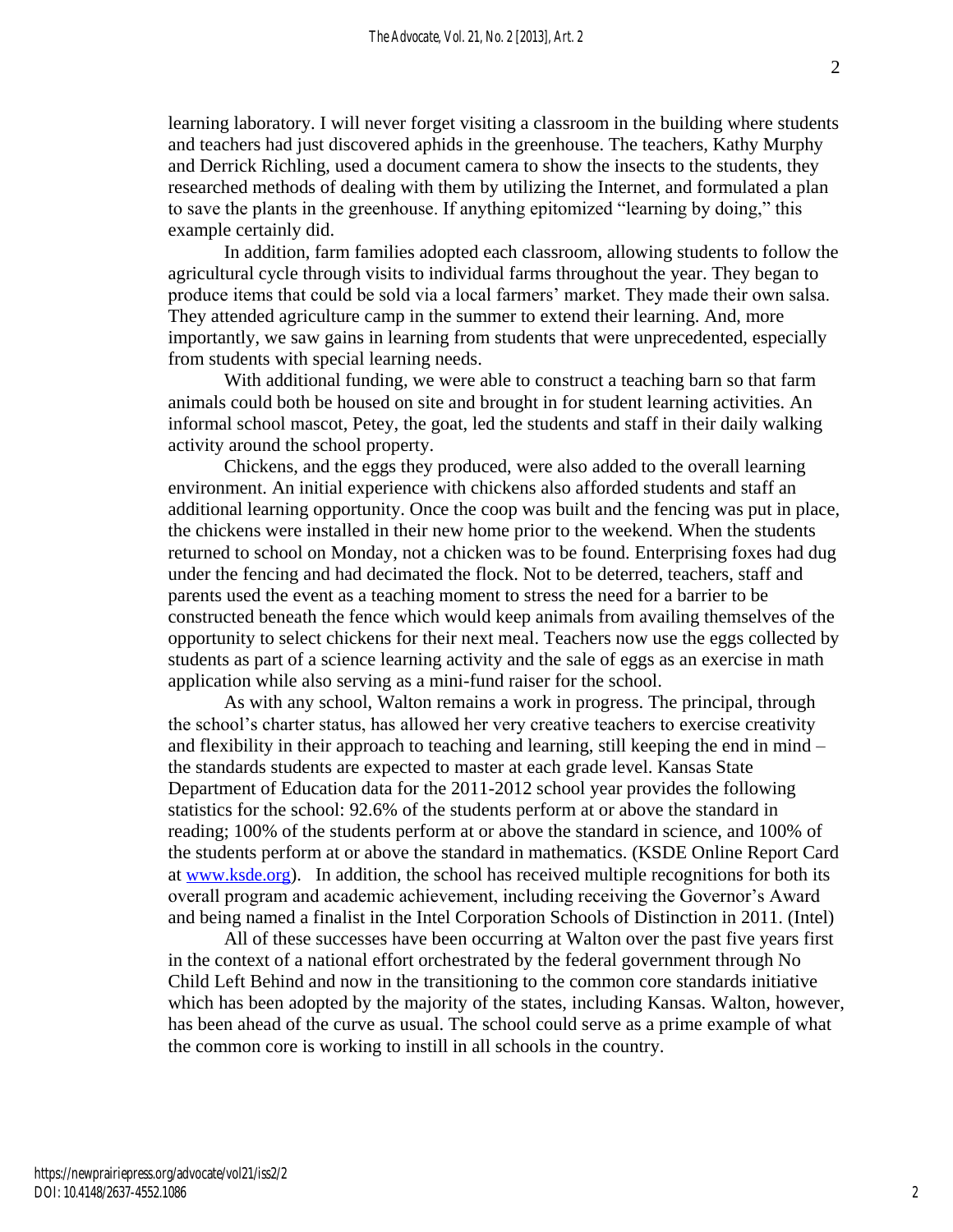"The Common Core State Standards focus on core conceptual understandings and procedures starting in the early grades, thus enabling teachers to take the time needed to teach core concepts and procedures well – and to give students the opportunity to master them." (Common Core Standards Initiative) The expectation is that the Common Core will provide a "real-world approach to learning and teaching." (Core Standards State of Washington) Such an approach focuses on application of knowledge, consistent learning expectations, clear standards focused on understanding and critical thinking and a more meaningful assessment process(CCSS State of Washington). And, as John Young states in his commentary regarding the standards in The Denver Post, "Education isn't just about plugging individuals into the workforce. It's about exciting them about the possibilities of the mind."

I would contend that Walton teachers and their students not only extend the "possibilities of the mind," but could serve as a demonstration school for successful implementation of the common core standards. With the school's focus on problem solving and critical thinking through a project based infrastructure, Walton students are among some of the best prepared students in the district to succeed in mastering the common core standards which will prepare them for continued success in "college, work and life." (CCSS State of Washington) For example, the second graders have their chicken project. In English/Language Arts (ELA), they are to read three stories and compare/contrast. They use stories about chickens (ex- "The Little Red Hen"). They can compare and contrast with those stories. They sell the eggs and use math money skills in making change and counting their money.

For students to be successful as they confront the challenges of the 21st century, a different skill set will be needed, which is why I am at least cautiously optimistic that the common core standards initiative may at least put us on the right track. As it stands now, it would appear that the students at the WRLC (Walton Rural Life Center) may well have a leg up when it comes to acquiring the right skills, utilizing the agriculture themed approach to learning that has allowed them to become critical thinkers and problem solvers. For example, Walton fourth grade students were given the problem of watering the school's garden. They worked in groups to design a watering system. They had to measure for PVC pipe, estimate lengths, prices and then construct the irrigation system. They also worked on area and circumference.

Originally, one of the goals of the charter school movement was to create innovative schools whose efforts could be replicated across the country. While the Walton program might not succeed as well in Washington, D. C. or in Los Angeles, it might well be a model for a multitude of small, rural schools in rural communities throughout the country, preparing students to compete in a global economy with skills that can transfer to innumerable situations. And, the project based problem solving approach to teaching and learning has universal implications.

The individual teachers look at the common core standards and match classroom projects to the standards. Then when students have an interest in individual projects, the teachers can find ways to match the projects with the standards. To quote Walton Rural Life Center Principal, Natise Vogt, "Project Based Learning is fun and engaging for students. Students learn better when they are engaged. The real-life examples throughout the article demonstrate why and how they learn the common core by constantly applying the standards to actual situations."